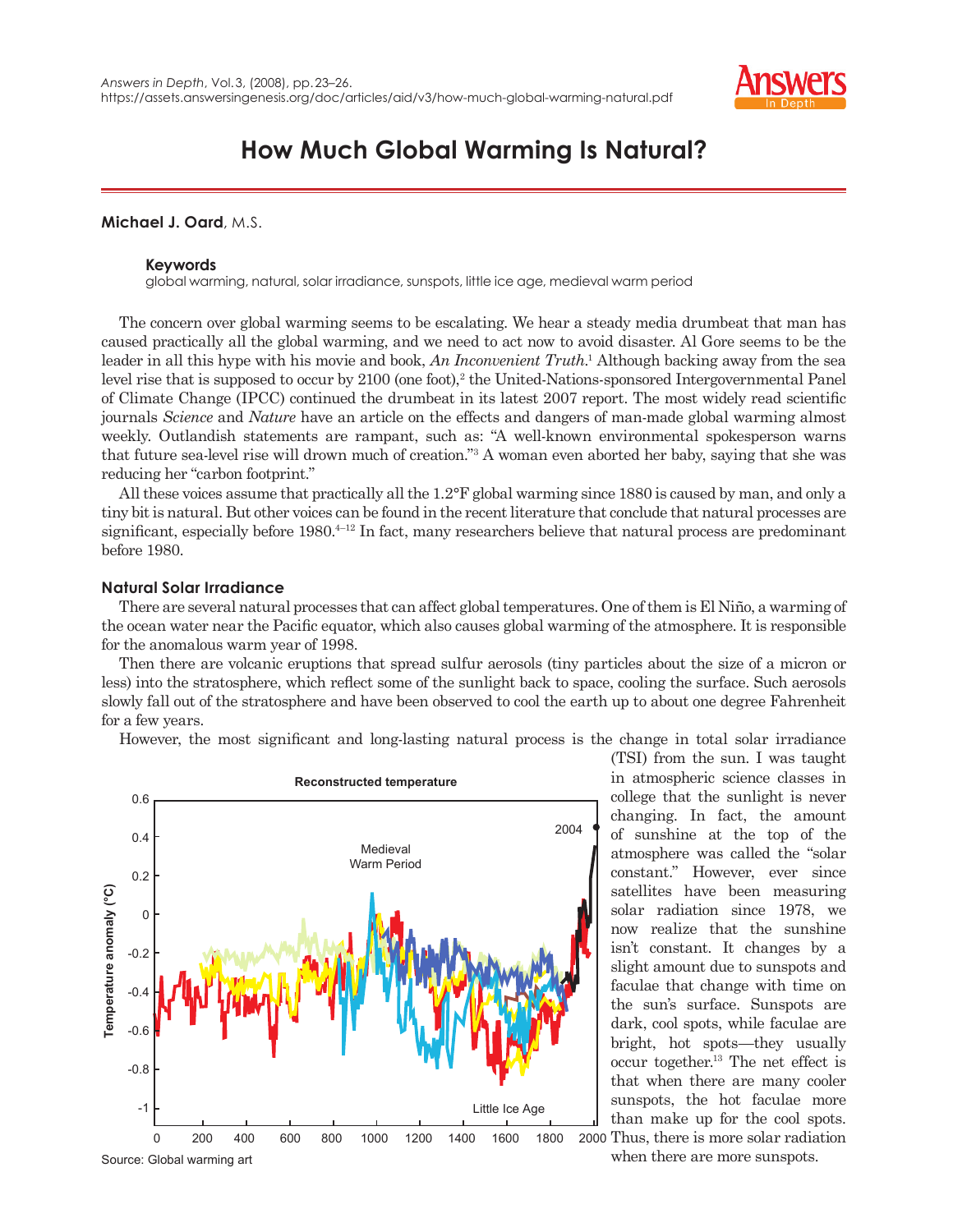400 years of sunspot observations



Sunspots run in cycles. There is the familiar 11-year cycle. Then there is a 22-year cycle, and there is a long period, chaotic cycle that lasts several hundred years. During the Little Ice Age that lasted from about 1300 to 1880, sunspots were at a general minimum, suggesting that effects on the sun caused the Little Ice Age. During this time, practically all the glaciers in the world advanced, and unusual cold spawned a number of disasters. In fact, there were three periods during the Little Ice Age when the number of sunspots was quite small compared to the average. One of those is the Maunder Minimum, between 1645 to 1715, in which about 50 sunspots were detected during the entire period, while normally there should be  $40,000$  to  $50,000$  spots.<sup>14</sup> This was one of the coldest periods of the Little Ice Age.

Before the Little Ice Age, there was the Medieval Warm Period between about 900 and 1300. This was the time when the Vikings colonized southwest Greenland, and records indicate that good wine grapes were grown in southern England. Since sunspots have been detected only since 1610, the evidence for the Medieval Warm Period relies on carbon-14 in tree rings and beryllium-10 in ice cores. These proxies, as they are called, which are generally good for the past one or two thousand years,<sup>15</sup> indicate that sunspot activity was very high during the Medieval Warm Period.<sup>16, 17</sup> This warm period has sometimes been denied or minimized by advocates of man-made global warming. So, if the sun can cause the dramatic effects of the Medieval Warm Period and the Little Ice Age, when carbon dioxide was in steady state, then why can't the sun be causing a significant amount of global warming since the Little Ice Age?

One of the main reasons why alarmists have minimized the effects of the sun on climate is because the mechanism of how slight changes in TSI can warm or cool the climate by a degree or two is poorly known.<sup>18</sup> One promising recent hypothesis is that when the number of sunspots is low, the sun's magnetic field is weaker, causing more cosmic rays to impinge on the earth.<sup>19</sup> More cosmic rays may cause more cloudiness, which reflects more sunlight back to space cooling the earth's surface.

Because of controversial hypotheses linking the sun to climate, researchers have had to resort to statistical comparisons. Scafetta and West have led this research over the past several years, showing statistically



that the changes in TSI on the sun are significantly correlated to global warming since  $1900$  and even before.<sup>20</sup> global warming increased Because significantly from 1910 to about 1950, proportional to the TSI, while carbon dioxide increased only a little, Scafetta and West attribute 76% of the warming to natural causes on the sun!<sup>21</sup> Then there was a cooling period in the 1950s to 1970s, again proportional to TSI, but totally missed by increasing carbon dioxide. Some readers may remember the books and magazine articles that came out in the 1970s predicting the next ice age was due soon.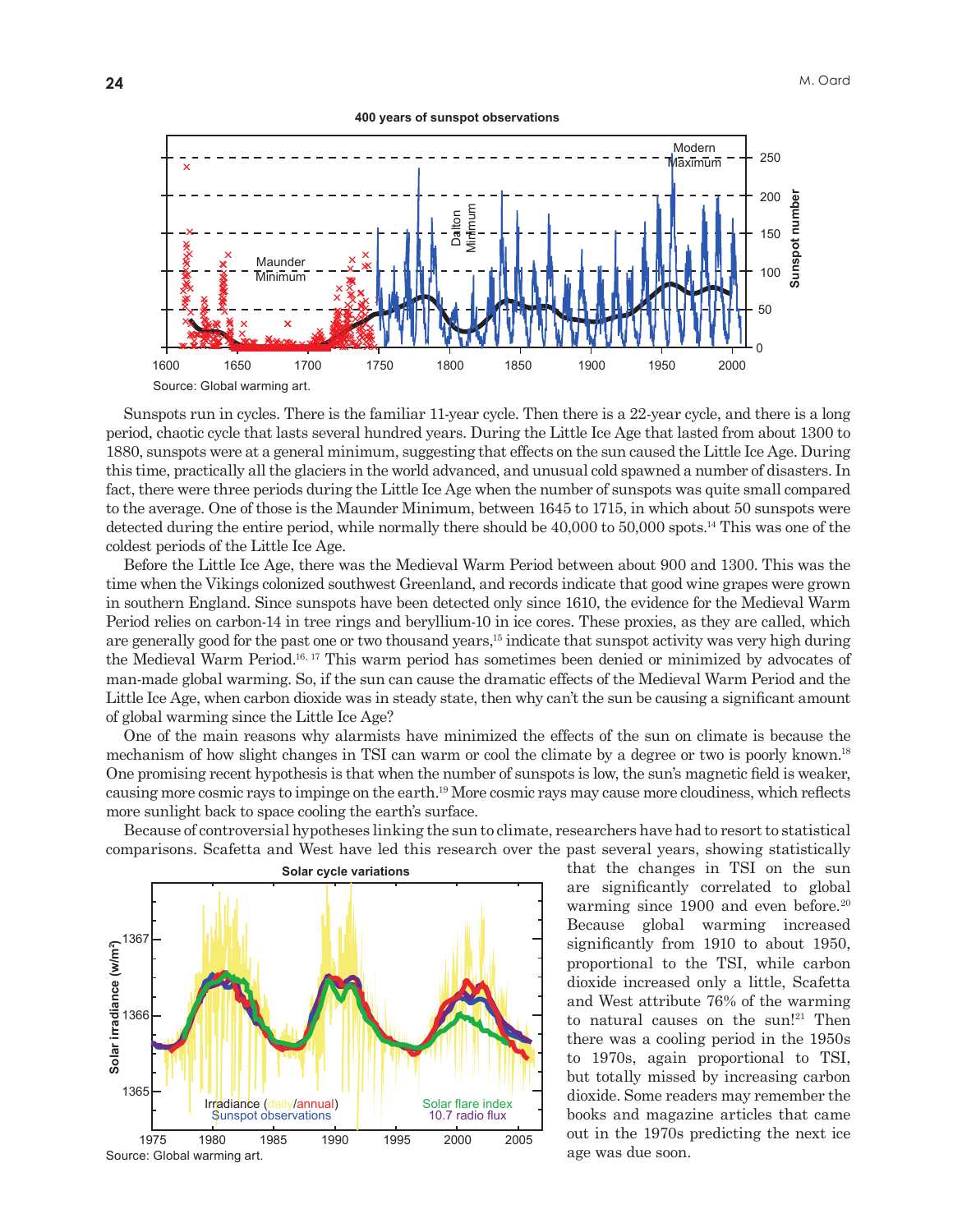#### *How Much Global Warming is Natural?* **25**

The period from 1980 to the present is questionable and controversial as to how much of the strong rise in global warming was natural and how much was manmade. Scafetta and West believe that only 25 to 35% of this warming is due to natural causes while the rest is manmade.22 However, even this percentage is controversial because there is more than one estimate of TSI. Scafetta and West use a compromise TSI between a reconstruction that shows only a small change and one that shows a large change in TSI since 1980. Alarmists seem to focus on the one that shows the small change. For the twentieth century, Scafetta and West estimate natural causes from the sun contributed 45 to 50% to the global warming.

Scafetta and West have recently updated their figures and reported an even stronger correlation between global warming and natural changes in sunlight.19 They show that monthly global average temperatures correlate to the 11-year, 22-year, and longer-term TSI cycle. Because sunspots are relatively low at present in the 11-year cycle, the decreased sunlight is correlated to cooler temperatures since 2002: "In particular, since 2002 the temperature data present a global cooling, not a warming!"23 They conclude:

The non-equilibrium thermodynamic models we used suggest that the Sun is influencing climate significantly more than the IPCC report claims. If climate is as sensitive to solar changes as the above phenomenological [statistical] findings suggest, the current anthropogenic contribution to global warming is significantly overestimated. We estimate that the Sun could account for as much as 69% of the increase in Earth's average temperature, depending on the TSI reconstruction used.<sup>24</sup>

The reason that climate models and the IPCC have not picked up on the strong influence of the sun on temperatures is because present-day climate models dismiss the variability in monthly average global temperature as climate noise, and hence ignore it. They also use the TSI that shows the lowest amount of solar irradiance since 1980.

Natural processes are obviously affecting the surface temperature. I will stick with my previous estimate of 50% natural and 50% manmade,<sup>25</sup> since the figure of 69% ever since about 1900 used by Scafetta and West is for a medium to high TSI estimate for the past 25 to 30 years. If the low TSI is correct (Scafetta and West think not) and manmade global warming has dominated during the past 25 to 30 years, the century average would be around 50%, since natural processes on the sun dominated before 1980.

### **What Does It All Mean?**

What this means is that manmade global warming is only about 0.6 $\degree$ F, while the sun contributed another 0.6°F. Man's contribution is slight, and not enough manmade warming has occurred to panic over. There is a good chance that man can do nothing or only very little to change the manmade portion, even if he spent what alarmist suggest to "fight" global warming (although we should always have been and should continue to be good stewards of the resources God has provided us). We have plenty of time for research.26 We can also learn to adapt by making changes, if global warming continues its slow upward trend, such as building dikes for rising sea level. (Some scientists are actually predicting global cooling in the future based on trends on the sun, but this remains to be seen.) Spending hundreds of billions of dollars a year to "fight" global warming just doesn't make sense, and is more likely to ruin the economies of first-world nations than make any significant impact.

# **Footnotes**

- 1. Gore, A., 2006. *An inconvenient truth: The planetary emergency of global warming and what we can do about it*. New York: Rodale.
- 2. Lomborg, B., 2007. *Cool it; The skeptical environmentalists guide to global warming*, pp. 60–72. New York: Alfred A. Knopf.
- 3. Ruddiman, W., 2008. Act now (but how?). *Science* **319**:285.
- 4. Crowley, T. J., and K.-Y. Kim, 1996. Comparison of proxy records of climate change and solar forcing, *Geophysical Research Letters* **23**(4):359–362.
- 5. Cliver, E. W., V. Boriakoff, and J. Feynman, 1998. Solar variability and climate change: Geomagnetic AA index and global surface temperature. *Geophysical Research Letters* **25**(7):1035–1038.
- 6. Foukal, P., 2002. A comparison of variable solar total and ultraviolet irradiance outputs in the 20th century. *Geophysical Research Letters* **29**(23):1–4.
- 7. Ammann, C. M., G. A. Meehl, W. M. Washington, and C. S. Zender, 2003. A monthly and latitudinally varying volcanic forcing dataset in simulations of 20th century climate. *Geophysical Research Letters* **30**(12):1–4.
- 8. Meehl, G. A., W. M. Washington, C. M. Amman, J. M. Arblaster, T. M. L. Wigley, and C. Tebaldi, 2004. Combinations of natural and anthropogenic forcings in twentieth-century climate. *Journal of Climate* **17**(3):721–723, 727.
- 9. Scaffetta, N., and B. J. West, 2005. Estimated solar contribution to the global surface warming Using the ACRIM TSI Satellite Composite. *Geophysical Research Letters* **32**(L18713):1–4.
- 10. Usoskin, I. G., M. Schüssler, S. K. Solanki, and K. Mursula, 2005. Solar activity, cosmic rays, and earth's temperature: A millennium-scale comparison. *Journal of Geophysical Research* **110**(A10102):1–10.
- 11. Courtillot, V., Y. Gallet, J.-L. Le Mouël, F. Fluteau, and A. Genevey, 2007. Are there connections between the earth's magnetic